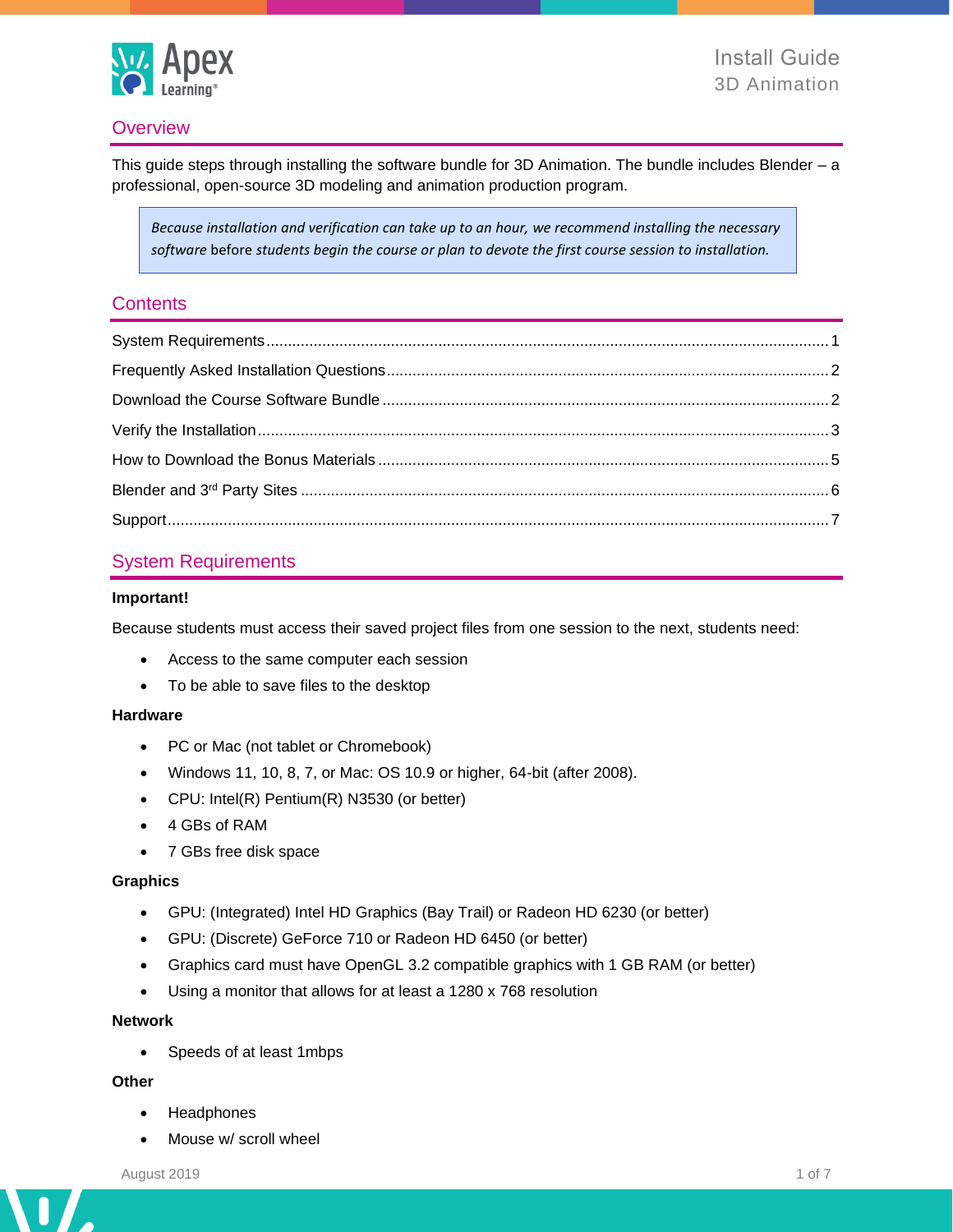## <span id="page-1-0"></span>Frequently Asked Installation Questions

### How long will it take to complete the installation?

The installation process for the 3D Animation software can take up to an hour, depending on the internet connection.

### What if the student won't have the same computer every day?

The software bundle needs to be installed on all computers the student may use. Additionally, student projects will need to be moved from the last computer they worked with to the new computer each time.

What if students want to work on their projects from another computer? / How can students ensure they have access to their project files?

<span id="page-1-1"></span>Contact Apex Learning support. We will work with you to find a suitable method of moving projects between computers.

### What if we need to save student work on Google Drive, OneDrive, or a network storage location?

Contact Apex Learning support. For this course, saving student project files in an alternative storage location is possible and a good option in the case that students will be working in a lab setting. With that said, we'll want to walk you through all the files that will need to be saved on the network storage, or cloud storage, location in order for the student to be able to work properly.

## Download the Course Software Bundle

Students can download the software bundle from the first page of the course (Unit 1 Overview).

If an administrator needs to install the software, follow these steps.

- 1. Download Blender and the rest of the course software:
	- o PC installer:<https://downloads.apexlearning.com/AN1/AN1-Course-10.1.1.exe>
	- o MAC installer: [https://downloads.apexlearning.com/AN1/3D\\_Animation\\_1.dmg](https://downloads.apexlearning.com/AN1/3D_Animation_1.dmg)
- 2. Install the Blender software on the computer the student will be using.
	- a. Run Installer once the download completes
	- b. Once the installer window appears, click the *Next* button
	- c. In the following window, click *Next* to begin the installation process
	- d. Close the "Successful Install" Dialog
- 3. Verify content
	- a. Navigate to *Apex Learning > 3D Animation 1 > Project 1* folder on the Desktop. If using Windows 11 your *Apex Learning* folder may be saved under *C:\Users\User Name\Desktop*
	- b. Validate that you see the following files & folders: *Assets*, *Render*, *Troubleshooting*, *Playground.blend*, and *My 3D Animation.blend*
	- c. Launch Blender by double clicking the *My 3D Animation.blend* file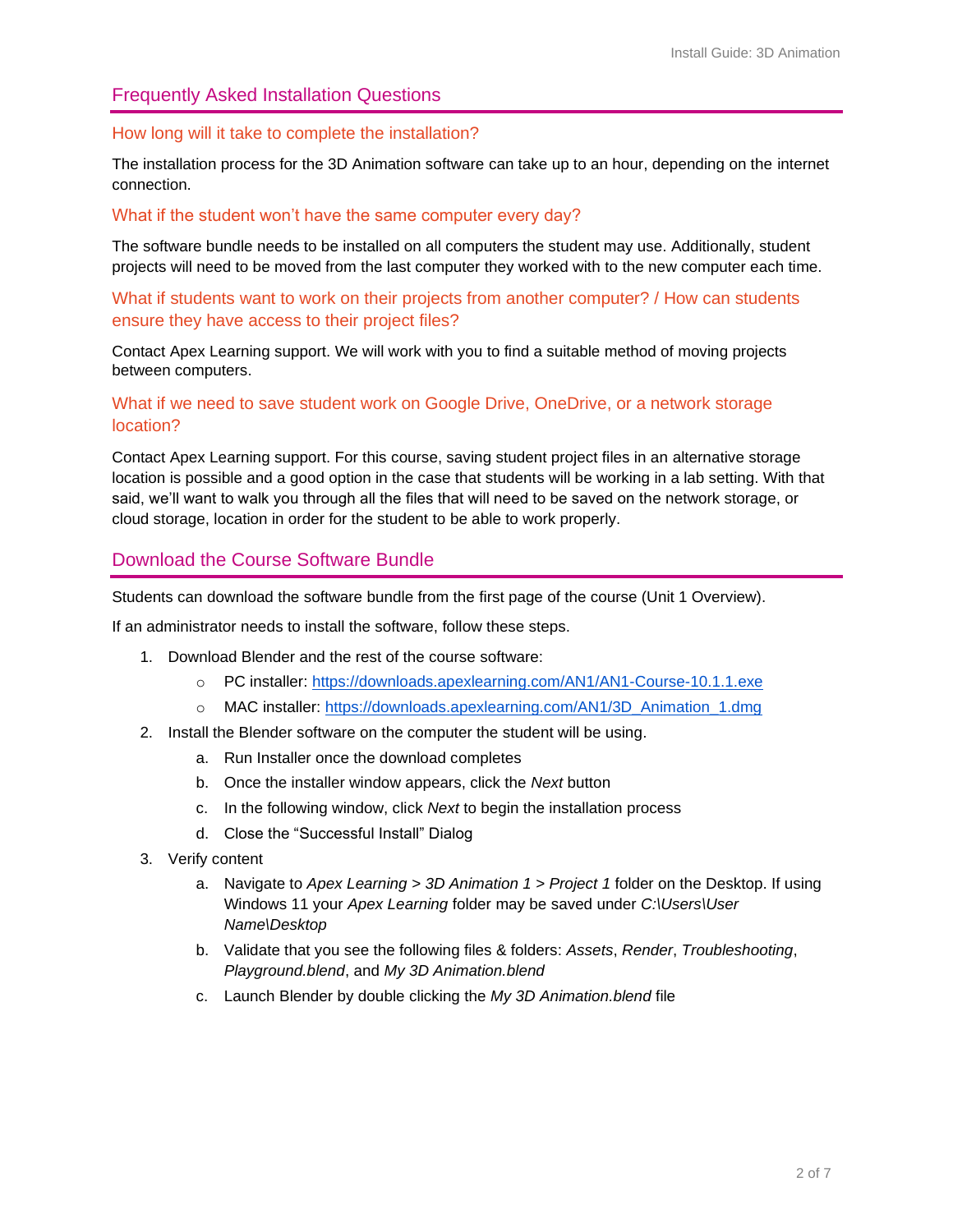| Project 1<br>t ≑ i                                 |               |                                                                    |                   |                    |        |          | -                | $\Box$ | $\times$  |
|----------------------------------------------------|---------------|--------------------------------------------------------------------|-------------------|--------------------|--------|----------|------------------|--------|-----------|
| File<br>Home                                       | <b>Share</b>  | View                                                               |                   |                    |        |          |                  |        | $\vee$ 0  |
| $\leftarrow$<br>$\rightarrow$<br>个<br>$\checkmark$ |               | > This PC > Desktop > Apex Learning > 3D Animation 1 > Project 1 > |                   |                    |        | $\sim$ 0 | Search Project 1 |        | $\varphi$ |
|                                                    |               | $\wedge$<br>Name                                                   | Date modified     | Type               | Size   |          |                  |        |           |
| <b>A</b> Quick access                              | À.            | Assets                                                             | 1/4/2019 11:42 AM | File folder        |        |          |                  |        |           |
| Desktop                                            |               | Render                                                             | 1/4/2019 11:42 AM | File folder        |        |          |                  |        |           |
| Downloads                                          | $\mathcal{R}$ | Troubleshooting                                                    | 1/4/2019 11:42 AM | <b>File folder</b> |        |          |                  |        |           |
| <b>Documents</b>                                   | $\pi$         | My 3D Animation.blend                                              | 7/2/2018 7:59 PM  | Blender            | 724 KB |          |                  |        |           |
| Pictures                                           | À.            | Playground.blend                                                   | 7/2/2018 7:59 PM  | Blender            | 666 KB |          |                  |        |           |
| 3D Printing & Mod                                  |               |                                                                    |                   |                    |        |          |                  |        |           |
| Mount Magma 1                                      |               |                                                                    |                   |                    |        |          |                  |        |           |
| Mount Magma 1 - 1                                  |               |                                                                    |                   |                    |        |          |                  |        |           |
| Server Design 1                                    |               |                                                                    |                   |                    |        |          |                  |        |           |
| <b>R</b> Apex Learning                             |               |                                                                    |                   |                    |        |          |                  |        |           |
| <b>LMS Help and Educ</b>                           |               |                                                                    |                   |                    |        |          |                  |        |           |
| $\Box$ This PC                                     |               |                                                                    |                   |                    |        |          |                  |        |           |
| Network                                            |               |                                                                    |                   |                    |        |          |                  |        |           |
|                                                    |               |                                                                    |                   |                    |        |          |                  |        |           |
|                                                    |               |                                                                    |                   |                    |        |          |                  |        |           |
|                                                    |               |                                                                    |                   |                    |        |          |                  |        |           |
| 5 items                                            |               |                                                                    |                   |                    |        |          |                  |        | 明日        |

Note: Once you double-click *Animation.blend*, a console window will appear briefly before Blender opens. You may see a message regarding the "Hz" value not being set to "44100". Disregard this message; it doesn't affect how the course software functions.

d. After the *My 3D Animation.blend* file opens in Blender, you should see a colorful small ball in the middle of your screen.



# <span id="page-2-0"></span>Verify the Installation

1. With the *My 3D Animation.blend* file open, click the drop-down button next to *Simple View* on the top toolbar in Blender. Select *Advanced Properties* from the popup menu.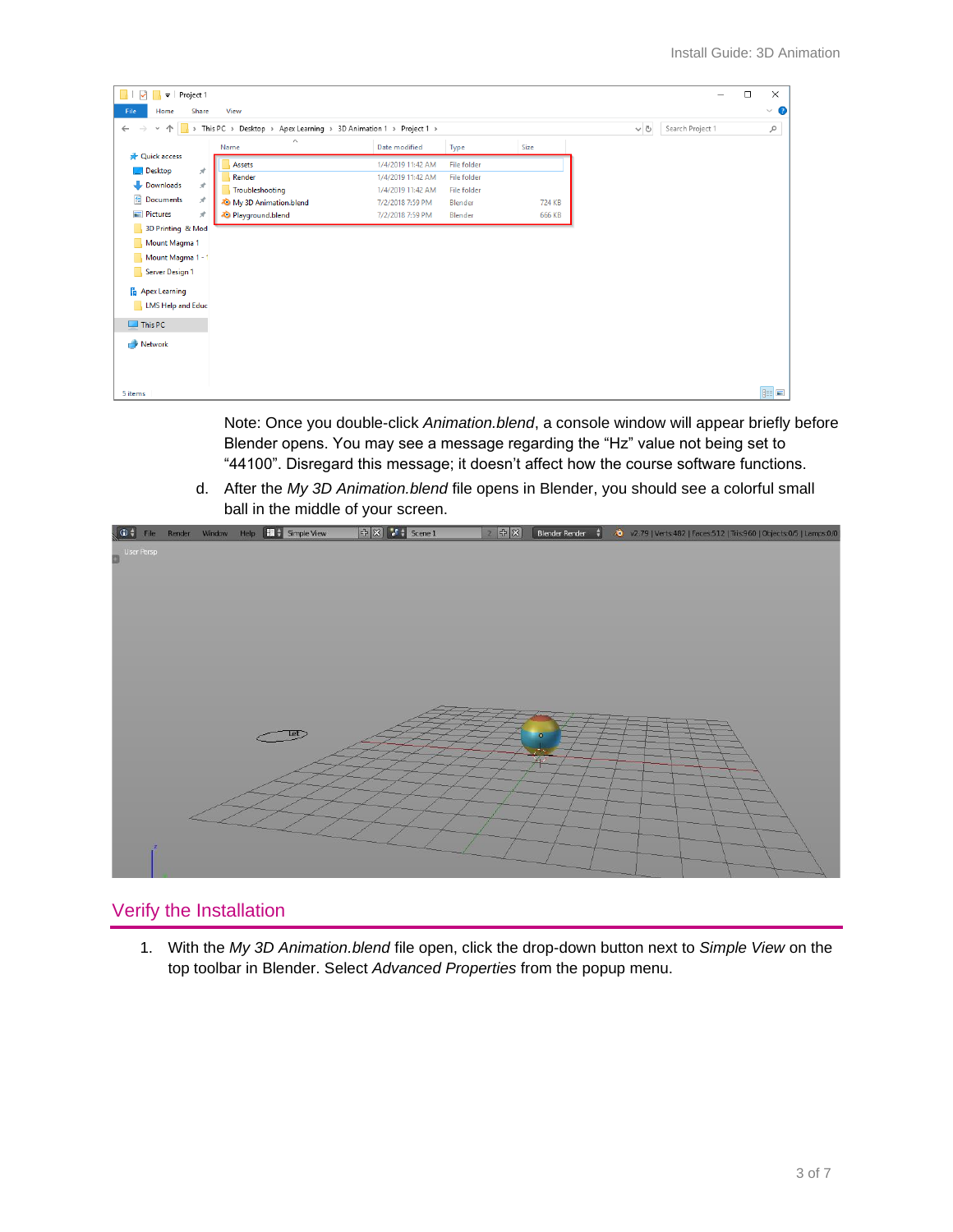| $\bullet$<br><b>File</b> | Render | Window | Help | <b>HD</b> + Simple View                                                                                                                                               | $+8$ $+5$ Scene 1 | $2 - 4$                | Blender Render<br>÷   | 2 <sup>0</sup> v2.79 |
|--------------------------|--------|--------|------|-----------------------------------------------------------------------------------------------------------------------------------------------------------------------|-------------------|------------------------|-----------------------|----------------------|
| User Persp<br>3          |        |        |      | Advanced Animation<br><b>Advanced Properties</b><br>Compositing<br>Constraints<br>Half and Graph<br>Half Dope Sheet<br>Sequencing<br>Simple View<br>$  \mathcal{P}  $ |                   | $\left 2\right\rangle$ |                       |                      |
|                          |        |        |      |                                                                                                                                                                       |                   |                        | $\bullet$<br>∼<br>V.A |                      |

- 2. At the bottom of the window showing the colorful ball, find the Layers Panel. The Layers Panel is just a square which is broken up into 10 smaller squares. Notice that two of the squares have a dot in them (one dot is orange other is gray).
	- a. Left-click the square that contains an orange dot to make it the actively selected layer. Once you do this, you'll see a blue blob appear instead of a colorful ball.



- b. Hover your cursor over the now visible blue blob *without select it*. Hold Shift-A on your keyboard and a menu will pop up.
- c. In the popup menu, select *Group Instance* and a new menu will appear.
- d. In this sub menu you should see a search bar and different assets to select. You don't have to select or search for anything in this window. This process is only to verify the course assets are linked properly.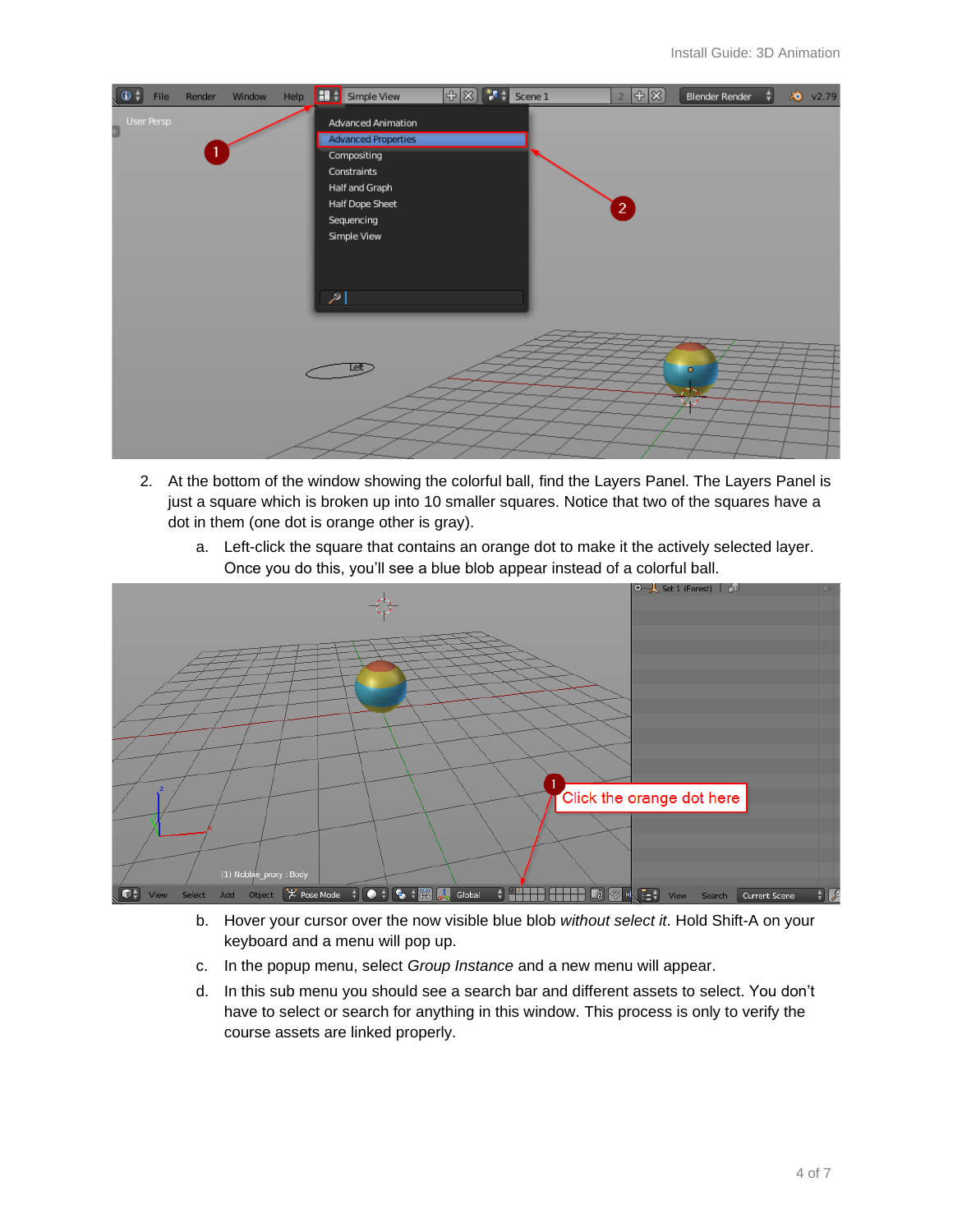| Add                |                              |  |
|--------------------|------------------------------|--|
| $\nabla$ Mesh      |                              |  |
| $\sum$ Curve       |                              |  |
| Surface            |                              |  |
| Metaball           |                              |  |
| $F$ Text           |                              |  |
| $\star$ Armature   | $\mathcal{P}$                |  |
| $\boxplus$ Lattice |                              |  |
| 人 Empty            | Big Ball (default)           |  |
| (1) Speaker        | City Barrier<br>City Box     |  |
|                    | City Safety Cone             |  |
| g Camera           | City Trash Can               |  |
| $•$ Lamp           | Desert Palm Tree             |  |
| 人 Force Field      | Desert Pyramid               |  |
| & Group Instance   | Desert Urn                   |  |
|                    | Forest Grass (Large)         |  |
|                    | Forest Mushroom (Fat Purple) |  |
|                    | (1) Ball (Default)           |  |

3. On the top toolbar in Blender, click the *Render* button. From the popup options, select *Render Image*. It may take a few seconds, but you should see a properly rendered image appear.



4. To close Blender, click the red X in the top-right corner of the Blender window. In the popup window that appears, click the OK button. The above steps were performed to test the installation, so you don't need to save the changes that were made.

*Installation Complete! If all of the above steps worked, you have properly installed the software and content required for 3D Animation.*

# <span id="page-4-0"></span>How to Download the Bonus Materials

Explore activities contain bonus materials that students may download from within the course.

Should you wish to install this material beforehand, follow these steps:

1. If open, close Blender by clicking the red X in the top right corner of the Blender window.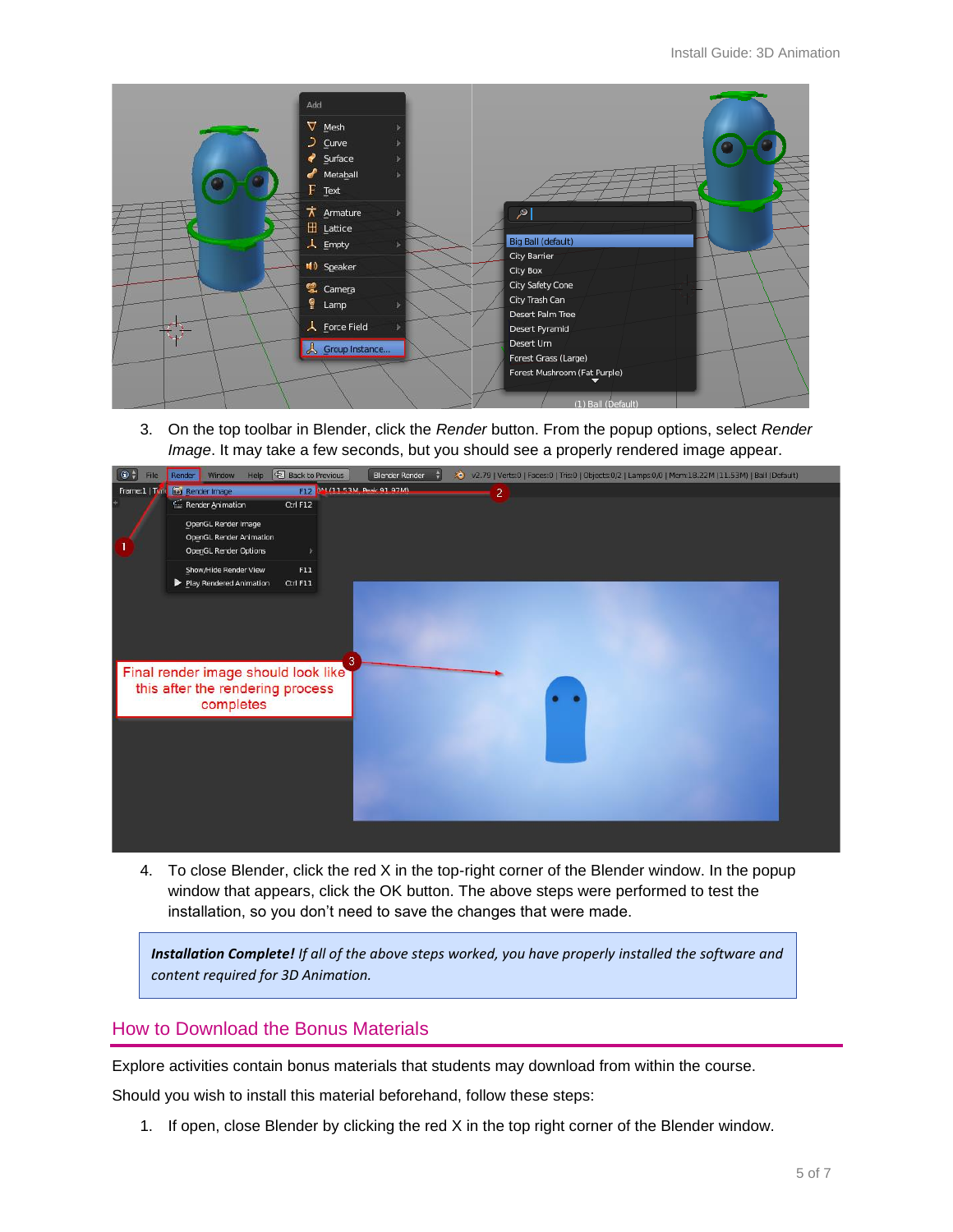| <b>File</b>    | <b>MAC</b>                                                              | <b>PC</b>                                                               |
|----------------|-------------------------------------------------------------------------|-------------------------------------------------------------------------|
| Points Store 1 | https://downloads.apexlearning.com/AN1/AN1-<br>Points Pack 1-10.1.1.dmg | https://downloads.apexlearning.com/AN1/AN1-<br>Points-Pack-1-10.1.1.exe |
| Points Store 2 | https://downloads.apexlearning.com/AN1/AN1-<br>Points Pack 2-10.1.1.dmg | https://downloads.apexlearning.com/AN1/AN1-<br>Points-Pack-2-10.1.1.exe |
| Points Store 3 | https://downloads.apexlearning.com/AN1/AN1-<br>Points Pack 3-10.1.1.dmg | https://downloads.apexlearning.com/AN1/AN1-<br>Points-Pack-3-10.1.1.exe |
| Points Store 4 | https://downloads.apexlearning.com/AN1/AN1-<br>Points Pack 4-10.1.1.dmg | https://downloads.apexlearning.com/AN1/AN1-<br>Points-Pack-4-10.1.1.exe |

2. Download the Points Store installers from the links below.

- 3. Run them one-by-one to install the bonus material.
- 4. Verify that everything installed properly by going to the desktop folder: *Apex Learning > 3D Animation 1 > Project 1 > Assets* > *Points Pack.*

| ◡<br><b>The Contract of the Contract of the Contract</b>                                                                                                                       | $\frac{1}{2}$ Points Packs |                        |                   |                    |      |  |  | □ | ×        |
|--------------------------------------------------------------------------------------------------------------------------------------------------------------------------------|----------------------------|------------------------|-------------------|--------------------|------|--|--|---|----------|
| File<br>Home                                                                                                                                                                   | Share                      | View                   |                   |                    |      |  |  |   | $\vee$ 0 |
| $\sim$ 0<br>This PC > Desktop > Apex Learning > 3D Animation 1 > Project 1 ><br>$\rightarrow$<br>Assets > Points Packs ><br>$\leftarrow$<br>个<br>$\checkmark$<br>$\rightarrow$ |                            |                        |                   |                    |      |  |  |   | مر       |
|                                                                                                                                                                                |                            | $\wedge$<br>Name       | Date modified     | Type               | Size |  |  |   |          |
| <b>Quick access</b>                                                                                                                                                            |                            | New Character          | 1/4/2019 12:20 PM | <b>File folder</b> |      |  |  |   |          |
| <b>Desktop</b>                                                                                                                                                                 | $\star$                    | <b>Structures Pack</b> | 1/4/2019 12:20 PM | File folder        |      |  |  |   |          |
| Downloads                                                                                                                                                                      | ∦                          | <b>Treasure Pack</b>   | 1/4/2019 12:20 PM | File folder        |      |  |  |   |          |
| <b>Documents</b>                                                                                                                                                               | À                          | Trees Pack             | 1/4/2019 12:20 PM | File folder        |      |  |  |   |          |
| Pictures                                                                                                                                                                       | À                          |                        |                   |                    |      |  |  |   |          |
| 3D Printing & Mod                                                                                                                                                              |                            |                        |                   |                    |      |  |  |   |          |
| Mount Magma 1                                                                                                                                                                  |                            |                        |                   |                    |      |  |  |   |          |
| Mount Magma 1 - 1                                                                                                                                                              |                            |                        |                   |                    |      |  |  |   |          |
| Server Design 1                                                                                                                                                                |                            |                        |                   |                    |      |  |  |   |          |
| <b>B</b> Apex Learning                                                                                                                                                         |                            |                        |                   |                    |      |  |  |   |          |
| LMS Help and Educ                                                                                                                                                              |                            |                        |                   |                    |      |  |  |   |          |
| $\Box$ This PC                                                                                                                                                                 |                            |                        |                   |                    |      |  |  |   |          |
|                                                                                                                                                                                |                            |                        |                   |                    |      |  |  |   |          |

# <span id="page-5-0"></span>Blender and 3rd Party Sites

Students using Blender may discover options to navigate away from the tool to related websites via the help menu. To ensure students do not gain access to online forums or other potentially questionable content and remain focused on the work they need to complete, we suggest blocking access to the following URLs:

- <https://devtalk.blender.org/>
- <https://wiki.blender.org/wiki/Communication/Contact>
- <http://freenode.net/>

There is also a large global Blender community. This site<https://www.blender.org/community/> provides access to multiple URLs:

- <https://blender.stackexchange.com/>
- <http://blender.today/>
- <https://blender.chat/>
- <https://rightclickselect.com/>
- <https://www.reddit.com/r/blender/>
- [https://www.facebook.com/groups/BNPRandFr](https://www.facebook.com/groups/BNPRandFreestyle/) [eestyle/](https://www.facebook.com/groups/BNPRandFreestyle/)
- <http://bbug.be/>
- <https://blenderartists.org/>
- <https://www.blendernation.com/>
- <https://discord.gg/blender>
- [https://plus.google.com/communities/11563280](https://plus.google.com/communities/115632807910317842467) [7910317842467](https://plus.google.com/communities/115632807910317842467)
- <https://www.blendswap.com/>
- <https://www.facebook.com/groups/2207257375>
- <http://www.blendercn.org/>